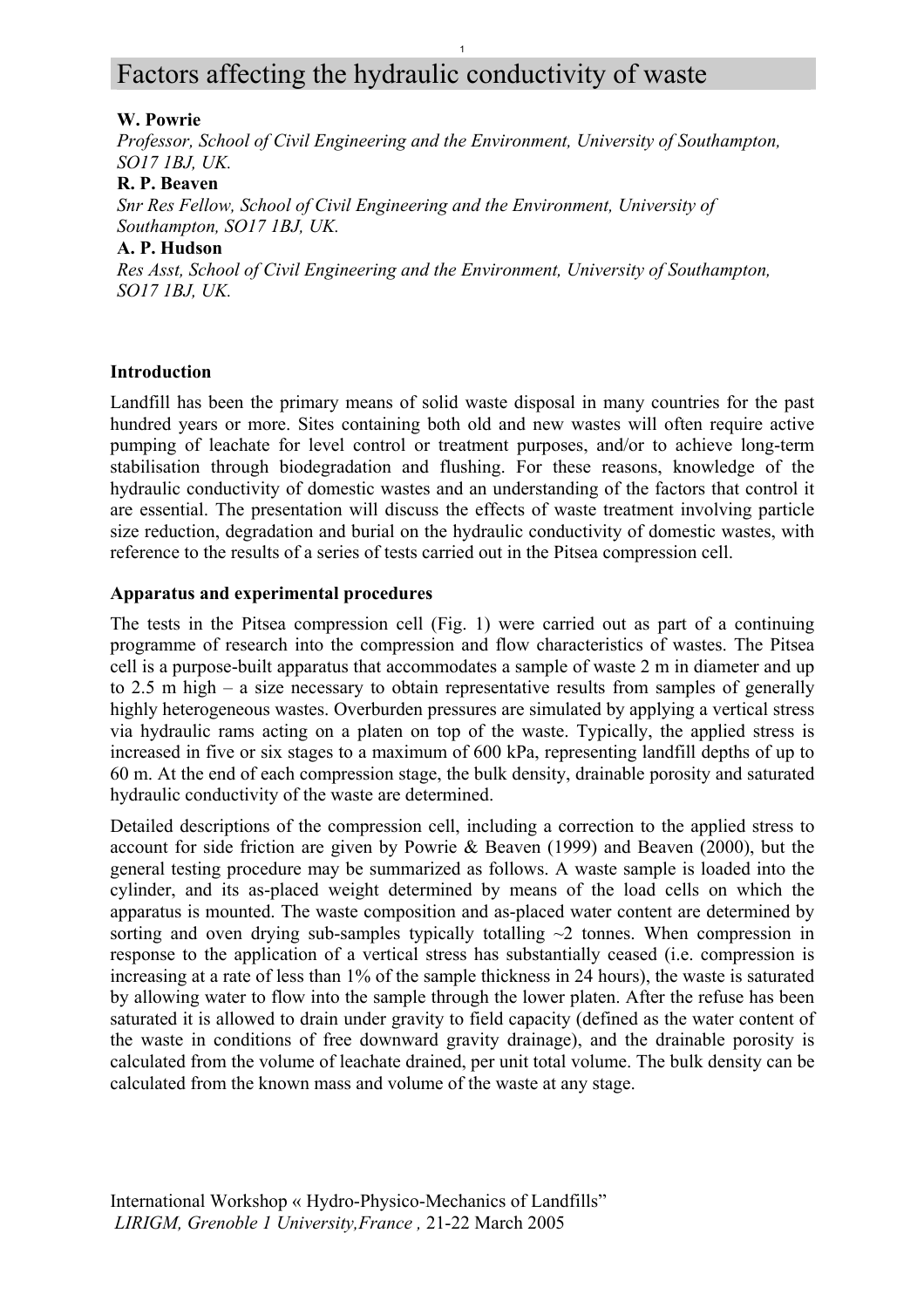

 $\overline{2}$ 

# *Fig.1. Pitsea compression cell*

The hydraulic conductivity of the refuse at each vertical load is measured in a constant head flow test. Water from the header tanks is allowed to flow upward through the refuse. The hydraulic gradient is determined by means of piezometers inserted through ports in the side of the column. Piezometers at the same horizon indicating the same hydraulic head confirm that flow is vertical and approximately uniform. The flow rate is measured using electromagnetic flowmeters, except at low flow rates when direct measurement of the (small) fall in water level in the header tanks with time has been found to be more reliable. The refuse is then drained, the applied stress increased and the cycle of operation and measurement repeated.

Tests were carried out on four different samples of domestic waste (DM3, PV1, DN1 and AG1) to investigate the effects of particle size reduction, degradation and compression on the bulk vertical hydraulic conductivity. DM3 was fresh, unprocessed waste; PV1 was fresh waste that had been pulverized and passed through a 150 mm screen and heavy fines (including some putrescibles) removed; DN1 was fresh waste that had been partly sorted and tumbled in a drum using the Dano system ; and AG1 which was a 25 year old partly degraded waste containing a mixture of soil, crude waste and pulverised waste that had been recovered from a depth of less than 5 metres from a landfill site. Further tests were carried out on sample DN1 to investigate the effects of partial saturation and gassing. Full characterization analyses are given by Powrie & Beaven (1999) for sample DM3, by Hudson *et al* (2001) for waste DN1, and by Beaven (2000) for wastes PV1 and AG1.

## **Results**

Raw data of hydraulic conductivity, drainable porosity and density at various vertical effective stresses are given for samples DM3, PV1 and AG1 by Beaven (2000), and for sample DN1 in high and low gas accumulation conditions and with high and low pore water pressures by Hudson *et al* (2001). Figure 2 shows the permeability in notionally saturated conditions for all four wastes plotted as functions of (a) vertical effective stress; (b) density and (c) porosity.

Figure 3 shows the effect on hydraulic conductivity of gas accumulation in the Dano processed sample DN1, with the sample free to vent to atmosphere.

International Workshop « Hydro-Physico-Mechanics of Landfills" *LIRIGM, Grenoble 1 University,France ,* 21-22 March 2005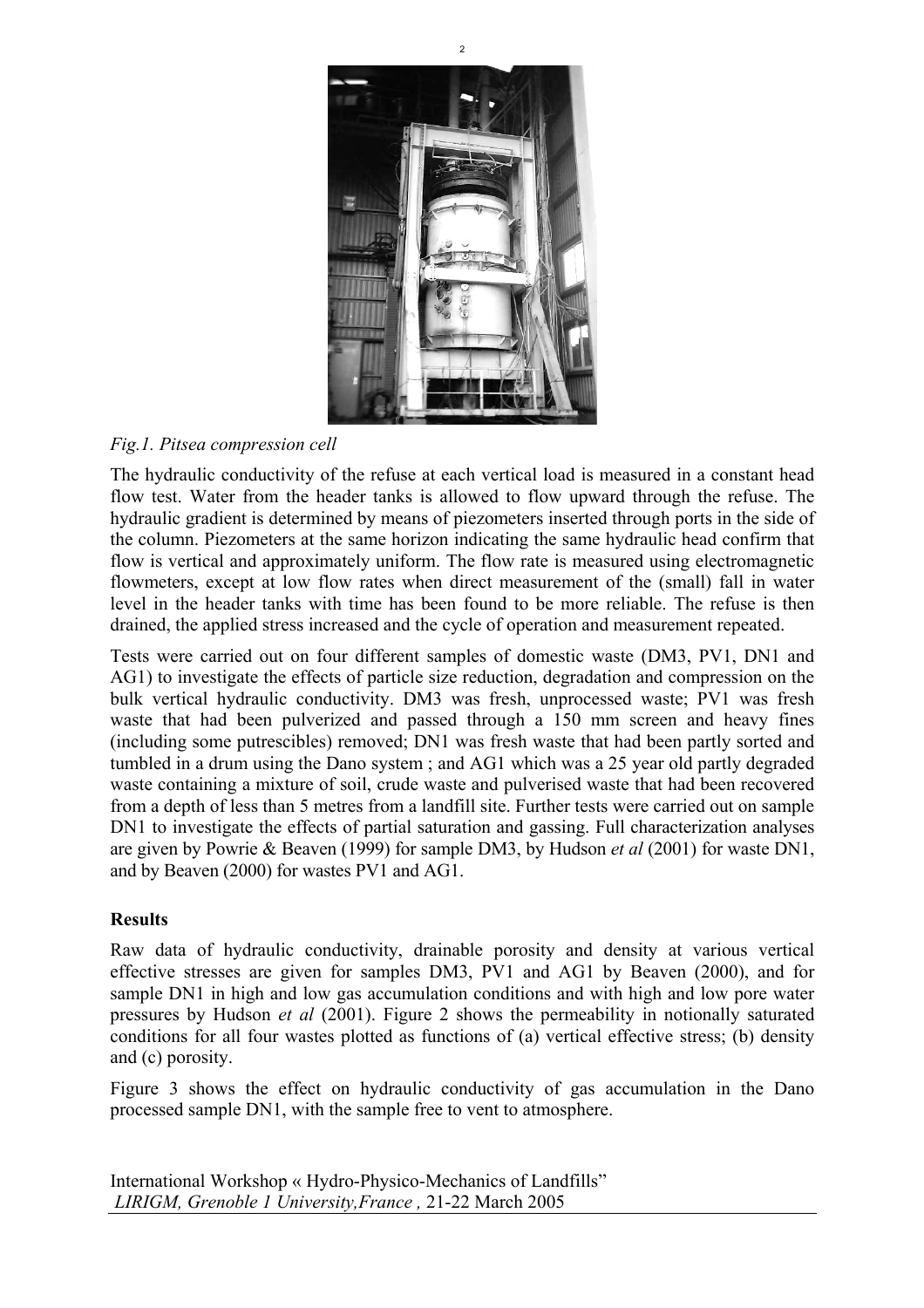

*Fig. 2. Vertical hydraulic conductivity against (a) the logarithm of the vertical effective stress in first loading; (b) the drainable porosity; and (c) density, for wastes DM3, PV1, AG1and DN1 (data from Beaven, 2000 and Hudson* et al*, 2001)* 

International Workshop « Hydro-Physico-Mechanics of Landfills" *LIRIGM, Grenoble 1 University,France ,* 21-22 March 2005

a)